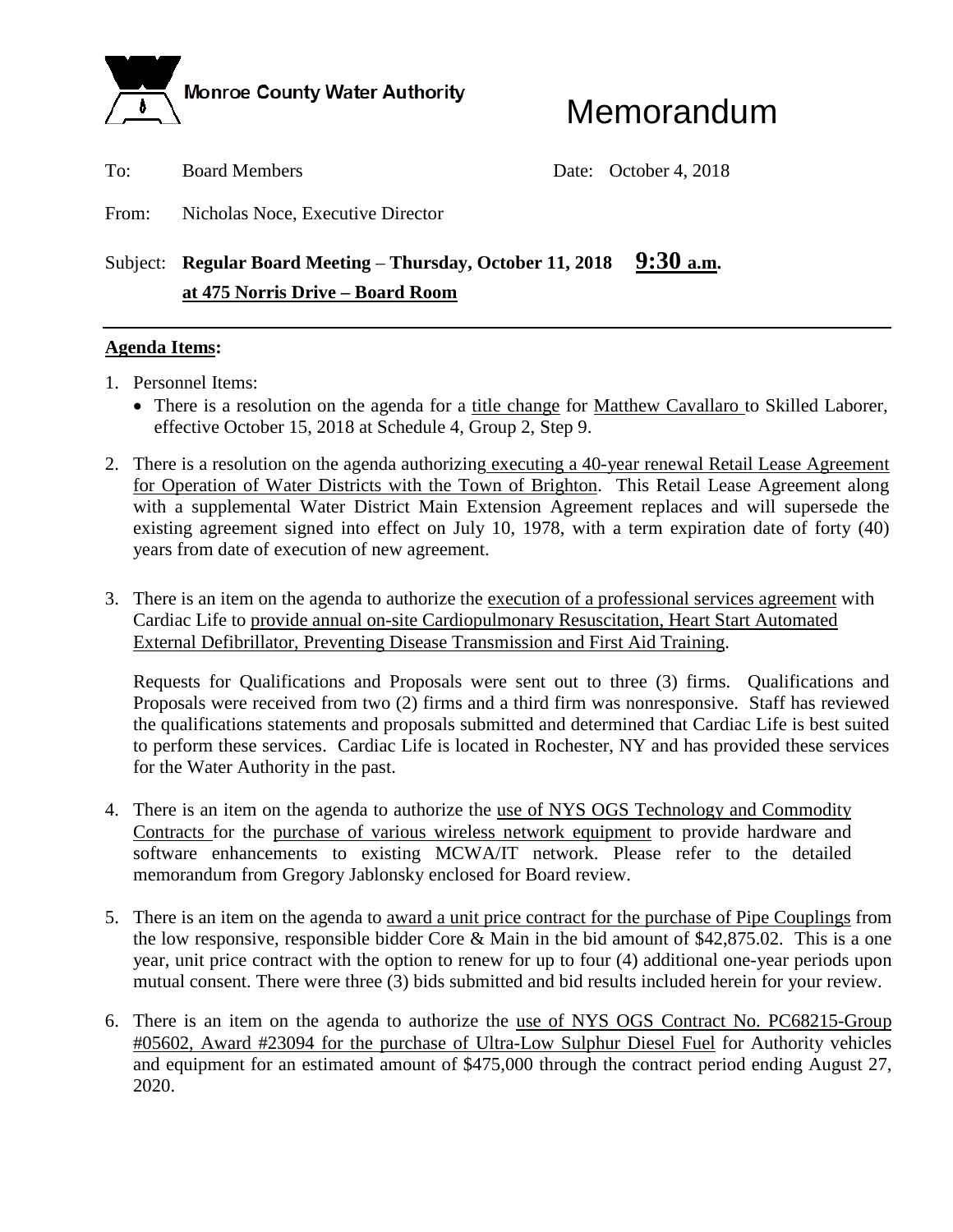- 7. There is an item on the agenda to award a contract for the purchase of anticipated annual supply of Customer Bill and Payment Return Windowed Mailing Envelopes to the low responsive, responsible bidder, Buffalo Envelope, in an estimate amount of \$14,900 allowing +/- 5% for over- or under-runs in printing. Recommendation memo and bid tabulation sheet are enclosed for Board review.
- 8. There is an item on the agenda to amend resolution #17-218 (ref. 11/9/17) for the purchase of equipment and software in the SCADA environment from Wonderware North.

Following deployment of the equipment in the original scope of work, we requested a price proposal from the supplier for additional drives; which will enhance the reliability of the system and enable automatic backup and restoration capabilities; and for additional training, which the supplier can provide. This additional work requires that the total estimated cost be increased from \$124,000 to \$142,000.

9. The Authority's standard procurement compliance resolution.

# *FINANCE COMMITTEE REPORTING*

10. A resolution to approve the Authority's Preliminary Budget for calendar year 2019 is on the agenda. Budget information was discussed at Budget Workshop sessions conducted for the Board Members and the Preliminary Budget was been distributed for your review at the September 13, 2018 Board Meeting. The Preliminary 2019 Budget was also on the Finance Committee meeting agenda of October 4, 2018 and having their recommendation, the 2019 Budget totaling \$74,390,811 will be presented for full Board approval at this Board Meeting.

## *There may be additional items placed on the agenda not finalized for this mailing.*

### **Board Discussion / Notification Items:**

- $\triangleright$  In Board folders for review:
	- Notification of proposed recipients of Requests for Qualifications and Proposals (RFQ/Ps) for Asbestos Variance and Safety Training.
	- Notification of proposed recipients of Requests for Qualifications (RFQ's) for Contract Administration and Inspection Services.
	- Notification of proposed recipients of Request for Qualifications (RFQ's) for Coating Consulting Services.
	- Quarterly Claims Review
	- Any routine monthly updates.

### *There may be additional items presented for discussion and/or notification*

Enclosures

cc: Department Heads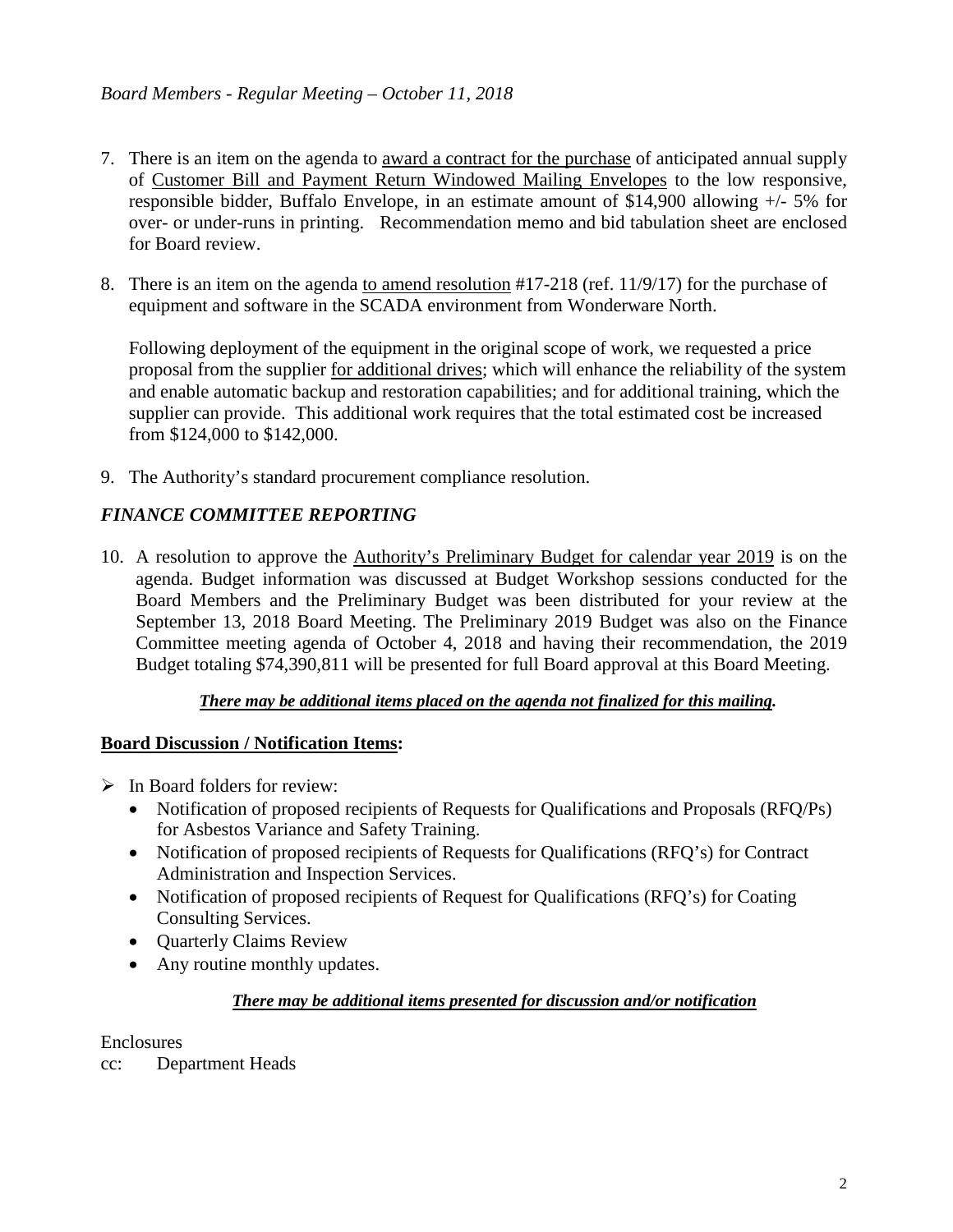

~ Monroe County Water Authority

# **Memorandum**

| Tu:   | Larry Magguilli, Assistant to the Executive Director  | Date: | October 3, 2018   |
|-------|-------------------------------------------------------|-------|-------------------|
| Fram: | Gregory Jablonsky, Director of Information Technology | File: |                   |
|       | Subject: Wireless Infrastructure Implementation       |       | Coples: Nick Noce |

The IT Department is requesting authorization to enhance the existing network. infrastructure by adding wireless capabilities. The implementation of wireless networking will provide the Authority with a more efficient work environment for all departments. By implementing a wireless network the IT department can explore many different hardware and software enhancements. Some enhancements could be deployed on the first day of implementation, such as software compliance scanning and real-time data transmission while at remote locations. Additionally, the Authority can use the wireless network for many efficiencies to enhance day to day operations.

If approved, the network equipment will be purchased under the NYS OGS Technology and Commodity Contracts. The funds requested for the wireless network equipment will be for an estimated \$52,000.

The totals funds being requested will be funded from the 2017 Capital Improvements budget.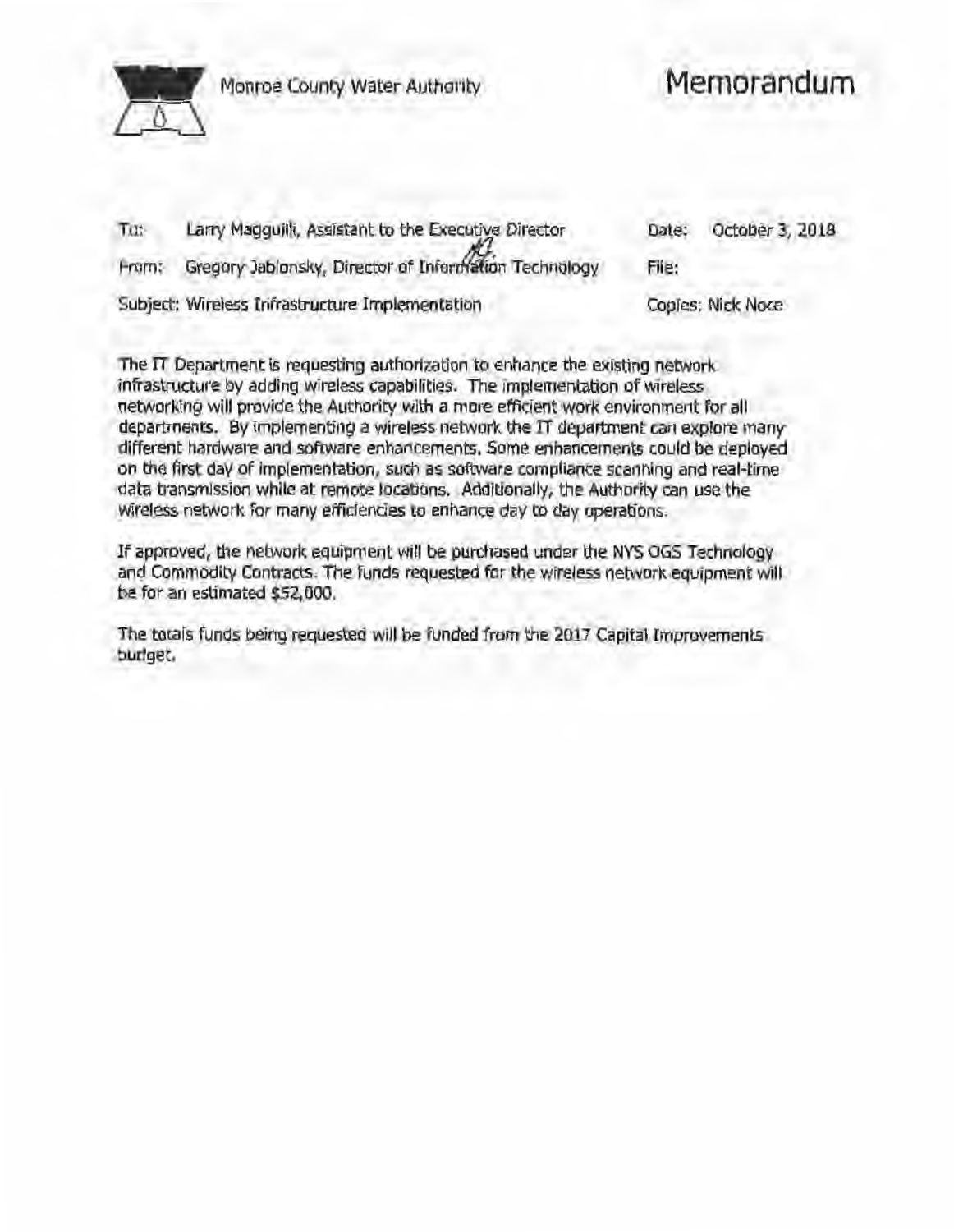|          | <b>Monroe County Water Authority</b>                           | Memorandum |            |  |
|----------|----------------------------------------------------------------|------------|------------|--|
| To:      | Raymond Benshoff                                               | Date:      | 09/25/2018 |  |
| From:    | Karin Anderson                                                 | File:      | WA 091814  |  |
| Subject: | Recommendation for Bid Award<br>October 11, 2018 Board Meeting | Copies:    |            |  |

Bids were received on September 24, 2018, for Pipe Couplings. This is a one year, unit price contract with the option to renew for up to four additional one-year periods upon mutual consent The apparent low responsive, responsible bidder is Core & Main in the amount of \$42,875.02. The bid amount is based on estimated quantities.

We also received bids from: Blair Supply

T. Mina Supply

\$43,756.00 \$53,692.32

I recommend that the bid be awarded to the low responsive, responsible bidder.

/ka Attachment: Bid tabulation

(Dis)Approved by

Department Head

Date

Date

(Dis)Approved by

Executive Assistant/Board Date

 $(b)$  Approved by  $K$ arin Anderson 9/25/2018

s)Approved by  $f(LCA-k)/t$ 

Executive Director Date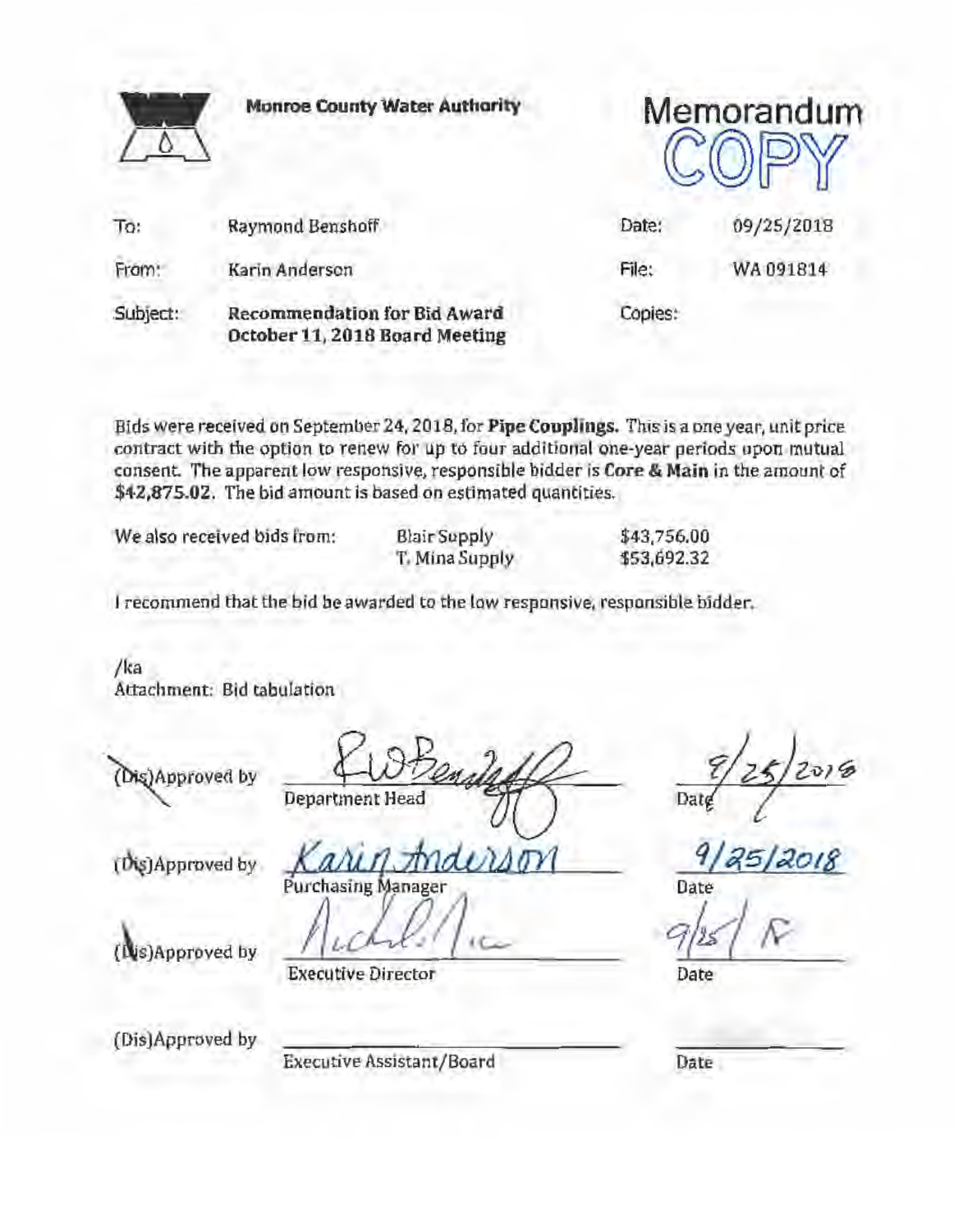# Monroe County Water Authority MCWA 091814 - Pipe Couplings

|                | No Bio |                                            |                                      |                                        |                               |                  |  |  |  |  |  |
|----------------|--------|--------------------------------------------|--------------------------------------|----------------------------------------|-------------------------------|------------------|--|--|--|--|--|
| <b>Item No</b> | Qty    | <b>Description</b>                         | (1)<br><b>BLAIR</b><br><b>SUPPLY</b> | (2)<br><b>T. MINA</b><br><b>SUPPLY</b> | (3)<br><b>CORE &amp; MAIN</b> | (4)<br>F.W. WEBB |  |  |  |  |  |
| 1              | 1      | 4" Adapter, FL x MJ, 4.80" / 5.00"         | \$85.00                              | \$302.91                               | \$80.06                       | \$0.00           |  |  |  |  |  |
| Ž              | 1      | 6" Adapter, FL x MJ, 6.90" / 7.10"         | \$106.00                             | \$138.65                               | \$99.53                       | \$0.00           |  |  |  |  |  |
| 3              |        | 8" Adapter, FL x MJ, 9.05" / 9.30"         | \$146.00                             | \$154.10                               | \$136.63                      | \$0.00           |  |  |  |  |  |
| 4              | 1      | 10" Adapter, FL x MJ, 11.10" / 11.40"      | \$301.00                             | \$244.57                               | \$251.65                      | \$0.00           |  |  |  |  |  |
| 5              |        | 12" Adapter, FL x MJ, 13.20" / 13.50"      | \$330.00                             | \$280.75                               | \$308.66                      | \$0.00           |  |  |  |  |  |
| б              | 1      | 16" Adapter, FL x MJ, 17.40" / 17.80"      | \$557.00                             | \$419.95                               | \$520.47                      | \$0.00           |  |  |  |  |  |
| 7              | 6      | 4" Coupling, Straight, Fits 4,80"/5.00"    | \$252.00                             | \$377.28                               | \$239.76                      | \$0.00           |  |  |  |  |  |
| 8              | 140    | 6" Coupling, Straight, Fits 6.90"/7.10"    | \$8,540.00                           | \$10,969.00                            | \$8,184.40                    | \$0.00           |  |  |  |  |  |
| 9              | 100    | 8" Coupling, Straight, Fits 9.05"/9.30"    | \$7,600.00                           | \$13,394.00                            | \$7,682.00                    | \$0.00           |  |  |  |  |  |
| 10             | 12     | 10" Coupling, Straight, Fits 11.10"/11.40" | \$1,344.00                           | \$1,593.96                             | \$1,354.20                    | \$0.00           |  |  |  |  |  |
| 11             | 40     | 12" Coupling, Straight, Fits 13.20"/13.50" | \$5,360.00                           | \$6,492.00                             | \$5,484.80                    | \$0.00           |  |  |  |  |  |
| 12             | 1      | 14" Coupling, Straight, Fits 15.30" Pipe   | \$270.00                             | \$251.37                               | \$265.09                      | \$0.00           |  |  |  |  |  |
| 13             | 1      | 16" Coupling, Straight, Fits 17.40"/17.80" | \$490.00                             | \$274.14                               | \$456.27                      | \$0.00           |  |  |  |  |  |
| 14             |        | 18" Coupling, Straight, Fits 19.50" Pipe   | \$550.00                             | \$316.85                               | \$510.36                      | \$0.00           |  |  |  |  |  |
| 15             |        | 20" Coupling, Straight, Fits 21.60" Pipe   | \$560.00                             | \$343.73                               | \$509.84                      | \$0.00           |  |  |  |  |  |
| 15             | 1      | 24" Coupling, Straight, Fits 25.80" Pipe   | \$635.00                             | \$377.72                               | \$591.18                      | \$0.00           |  |  |  |  |  |
| 17             |        | 30" Coupling, Straight, Fits 32.00" Pipe   | \$645.00                             | \$710.53                               | \$600.69                      | \$0.00           |  |  |  |  |  |
| 18             | 1      | 36" Coupling, Straight, Fits 38.30" Pipe.  | \$840.00                             | \$561.12                               | \$785.77                      | \$0.00           |  |  |  |  |  |
| 19             | 1      | 42" Coupling, Straight, Fits 44.50" Pipe   | \$1,195.00                           | \$1,278.32                             | \$1,159.17                    | \$0.00           |  |  |  |  |  |
| 20             | 1      | 48" Coupling, Straight, Fits 50.80" Pipe   | \$1,520.00                           | \$1,720.98                             | \$1,467.49                    | \$0.00           |  |  |  |  |  |
| 21             | G      | 4" Coupling, End Cap, Fits 4.80"/5.00"     | \$630.00                             | \$487.14                               | \$637.44                      | \$0.00           |  |  |  |  |  |
| 22             | Ż      | 6" Coupling, End Cap, Fits 6.90"/7.10"     | \$266.00                             | \$190.00                               | \$270.84                      | \$0.00           |  |  |  |  |  |
| 23             | 2      | 8" Coupling, End Cap, Fits 9.05"/9.30"     | \$280.00                             | \$282.80                               | \$285.54                      | \$0.00           |  |  |  |  |  |
| 24             | 1      | 10" Coupling, End Cap, Fits 11.10"/11.40"  | \$200.00                             | \$182.77                               | \$188.89                      | \$0.00           |  |  |  |  |  |
| 25             | 2      | 12" Coupling, End Cap, Fits 13.20"/13.50"  | \$484.00                             | \$499.12                               | \$487.56                      | \$0.00           |  |  |  |  |  |
| 26             | 1.     | 16" Coupling, End Cap, Fits 17,40" Pipe    | \$640.00                             | \$441.40                               | \$441.40                      | \$0.00           |  |  |  |  |  |

Page 1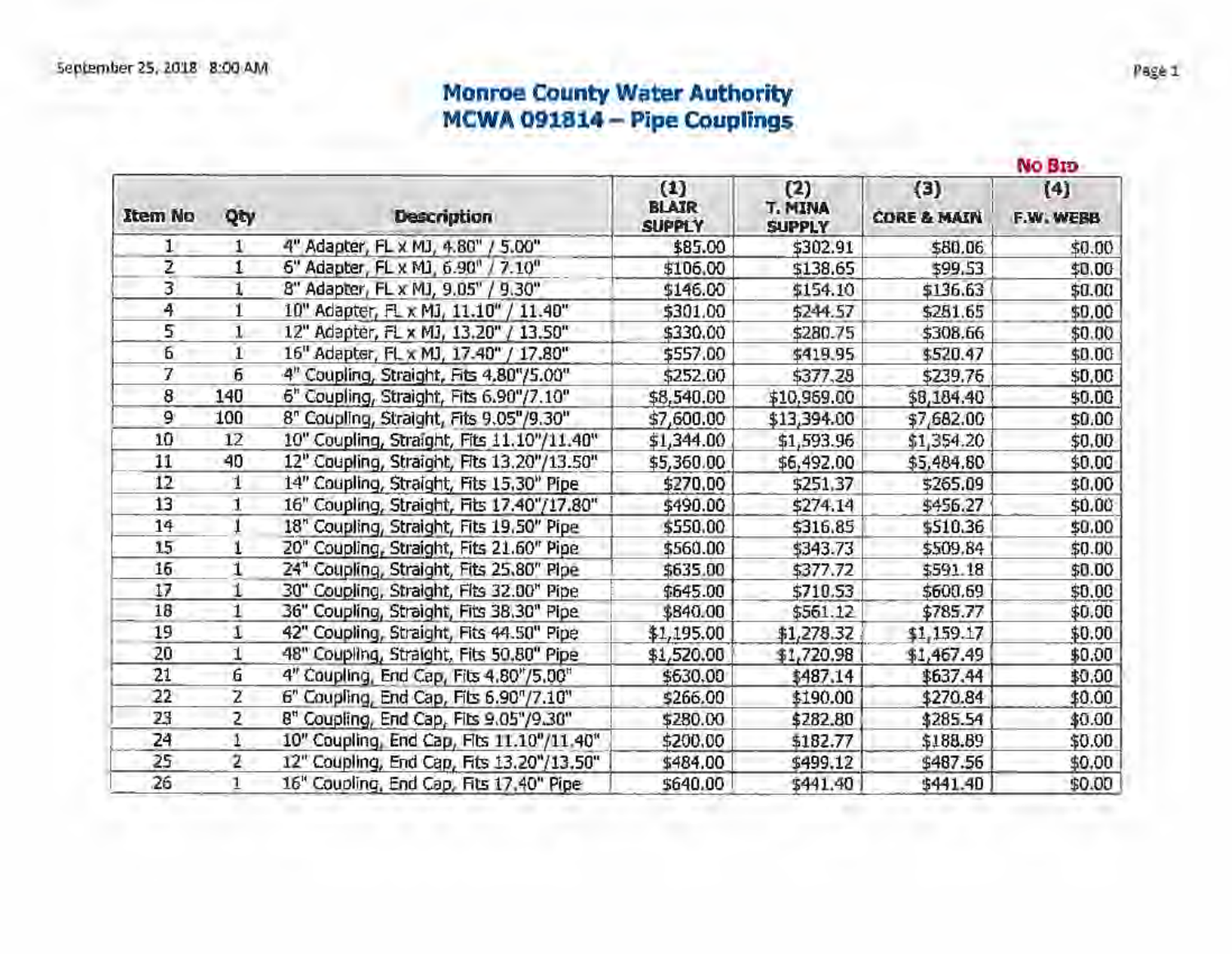# Monroe County Water Authority MCWA 091814 - Pipe Couplings

| Qty<br>2<br>z<br>T.<br>T.<br>1<br>1<br>$\mathbf{1}^{\circ}$ | <b>Description</b><br>6" Coupling, AC, Transition, 6,90" - 7.60"<br>8" Coupling, AC, Transition, 9.05" - 9.74"<br>10" Coupling, AC, Trans, 11.10" - 12,12"<br>12" Coupling, AC. Trans, 13,20" - 14.38"<br>12" Coupling, AC, Trans, 13.20" - 14.50"<br>14" Coupling, AC, Trans, 15.30" - 15.98" | (1)<br>BLAIR<br><b>SUPPLY</b><br>\$144.00<br>\$152.00<br>\$138.00<br>\$149.00<br>\$150.00                                                                         | (2)<br>T. MINA<br><b>SUPPLY</b><br>\$156.60<br>\$205.44<br>\$137.61<br>\$186.37<br>\$232.61 | (3)<br><b>CORE &amp; MAIN</b><br>\$134.42<br>\$143.66<br>\$129.18<br>\$139.53 | (4)<br>F.W. WEBB<br>\$0.00 |
|-------------------------------------------------------------|------------------------------------------------------------------------------------------------------------------------------------------------------------------------------------------------------------------------------------------------------------------------------------------------|-------------------------------------------------------------------------------------------------------------------------------------------------------------------|---------------------------------------------------------------------------------------------|-------------------------------------------------------------------------------|----------------------------|
|                                                             |                                                                                                                                                                                                                                                                                                |                                                                                                                                                                   |                                                                                             |                                                                               | \$0.00<br>\$0.00<br>\$0.00 |
|                                                             |                                                                                                                                                                                                                                                                                                |                                                                                                                                                                   |                                                                                             |                                                                               |                            |
|                                                             |                                                                                                                                                                                                                                                                                                |                                                                                                                                                                   |                                                                                             |                                                                               |                            |
|                                                             |                                                                                                                                                                                                                                                                                                |                                                                                                                                                                   |                                                                                             |                                                                               |                            |
|                                                             |                                                                                                                                                                                                                                                                                                |                                                                                                                                                                   |                                                                                             |                                                                               |                            |
|                                                             |                                                                                                                                                                                                                                                                                                |                                                                                                                                                                   |                                                                                             | \$139.49                                                                      | \$0.00                     |
|                                                             |                                                                                                                                                                                                                                                                                                | \$340.00                                                                                                                                                          | \$353.30                                                                                    | \$317.97                                                                      | \$0.00                     |
|                                                             | 16" Coupling, AC, Trans, 17.40" - 18.90"                                                                                                                                                                                                                                                       | \$285.00                                                                                                                                                          | \$498.39                                                                                    | \$475.94                                                                      | \$0.00                     |
| 1                                                           | 20" Coupling, AC, Trans, 21.60" - 22.06"                                                                                                                                                                                                                                                       | \$490.00                                                                                                                                                          | \$418.27                                                                                    | \$462.89                                                                      | \$0.00                     |
| r                                                           |                                                                                                                                                                                                                                                                                                | \$490.00                                                                                                                                                          | \$784.21                                                                                    | \$462.89                                                                      | \$0.00                     |
| 12                                                          | 6" Hymax Coupling, 6.42" - 7.68"                                                                                                                                                                                                                                                               | \$2,376.00                                                                                                                                                        | \$2,218.68                                                                                  | \$2,308.08                                                                    | \$0.00                     |
| 12                                                          |                                                                                                                                                                                                                                                                                                | \$2,640.00                                                                                                                                                        | \$2,512.56                                                                                  | \$2,605.68                                                                    | \$0.00                     |
| z                                                           |                                                                                                                                                                                                                                                                                                | \$616.00                                                                                                                                                          | \$598.74                                                                                    | \$609.10                                                                      | \$0,00                     |
| 2                                                           | 12" Hymax Coupling, 13.25" - 14.41"                                                                                                                                                                                                                                                            | \$824.00                                                                                                                                                          | \$1,802.02                                                                                  | \$813.46                                                                      | \$0.00                     |
| T.                                                          | 6" Coupling, End Cap, AC, 7.21" - 7.56"                                                                                                                                                                                                                                                        | \$134.00                                                                                                                                                          | \$174.00                                                                                    | \$125.84                                                                      | \$0.00                     |
|                                                             | 8" Coupling, End Cap, AC, 9.40" - 9.74"                                                                                                                                                                                                                                                        | \$140.00                                                                                                                                                          | \$185,27                                                                                    | \$132.67                                                                      | \$0.00                     |
| 1                                                           | 10" Coupling, End Cap, AC, 11.77" - 12.12                                                                                                                                                                                                                                                      | \$202.00                                                                                                                                                          | \$204.09                                                                                    | \$188.89                                                                      | \$0.00                     |
| 1                                                           |                                                                                                                                                                                                                                                                                                | \$240.00                                                                                                                                                          | \$240.60                                                                                    | \$226.54                                                                      | \$0.00                     |
| 1                                                           | 16" Coupling, Straight, Fits 17.40" Pipe                                                                                                                                                                                                                                                       | \$420.00                                                                                                                                                          | \$498.39                                                                                    | \$429.10                                                                      | \$0.00                     |
|                                                             | <b>TOTAL</b>                                                                                                                                                                                                                                                                                   | \$43,756.00                                                                                                                                                       | \$53,692.32                                                                                 | \$42,875.02                                                                   | \$0.00                     |
|                                                             |                                                                                                                                                                                                                                                                                                | 20" Coupling, Reducing, 22.60" CI to 21.6<br>8" Hymax Coupling, 8.54" - 9.84"<br>10" Hymax Coupling, 10.96" - 12.26"<br>12" Coupling, End Cap. AC, 14.03" - 14.38 |                                                                                             |                                                                               |                            |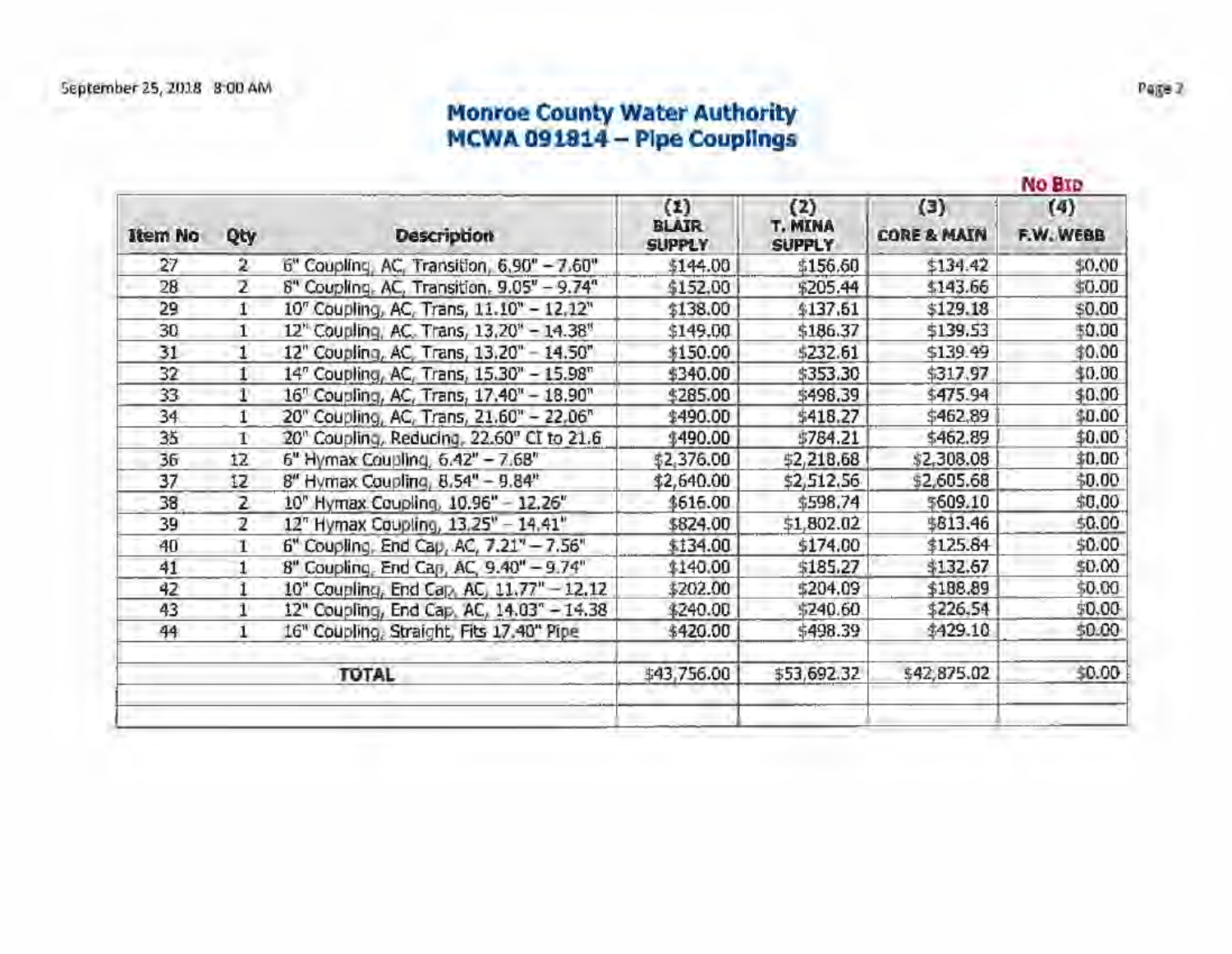|                    | ORDERED BY Mark Jannilli 769<br>APPROXIMATE<br>DATE REQUIRED<br>ACCT., JOB ORDER<br>OR AUTHORIZATION #:<br>PO DESCRIPTION:<br>VENDOR#: |       | DATE: September 25, 2018<br>9/25/2018 | Do Not Duplicate [2]<br>Name and Emp. #<br>(Must Provide A Date)<br>8273<br>Diesel Fuel<br>4427 VENDOR NAME: Superior Plus Energy Services | DELIVER TO:<br>OFERATION CENTER (1)<br>2<br>Ω<br>TREATMENT PLANT (2)<br>MCWA PICK UP (7)<br>Ω<br>AS SPECIFIED BELOW (99)<br>Approximate Cost:<br>\$475,000.00<br><b>Bid Item</b><br>Quote Item<br>v Contract Hem |
|--------------------|----------------------------------------------------------------------------------------------------------------------------------------|-------|---------------------------------------|--------------------------------------------------------------------------------------------------------------------------------------------|------------------------------------------------------------------------------------------------------------------------------------------------------------------------------------------------------------------|
| <b>ITEM</b><br>NO. | QUANTITY<br>NEEDED                                                                                                                     | LINIT | PURCH.<br><b>TYPE NUMBER</b>          | DESCRIPTION OF MATERIAL                                                                                                                    |                                                                                                                                                                                                                  |
| 1                  | Ŧ                                                                                                                                      | 日点    |                                       | due to weather conditions.<br>NYS Contract Group #05602, Award #23094<br>Contract #PC68215<br>Contract period expires 08/27/2020           | Commodity order for premium eitra low suffer diesel fuel (2D) and 1D/2D blend upon MCWA request                                                                                                                  |
|                    | APPROVED BY                                                                                                                            |       |                                       | APPROVED BY:                                                                                                                               |                                                                                                                                                                                                                  |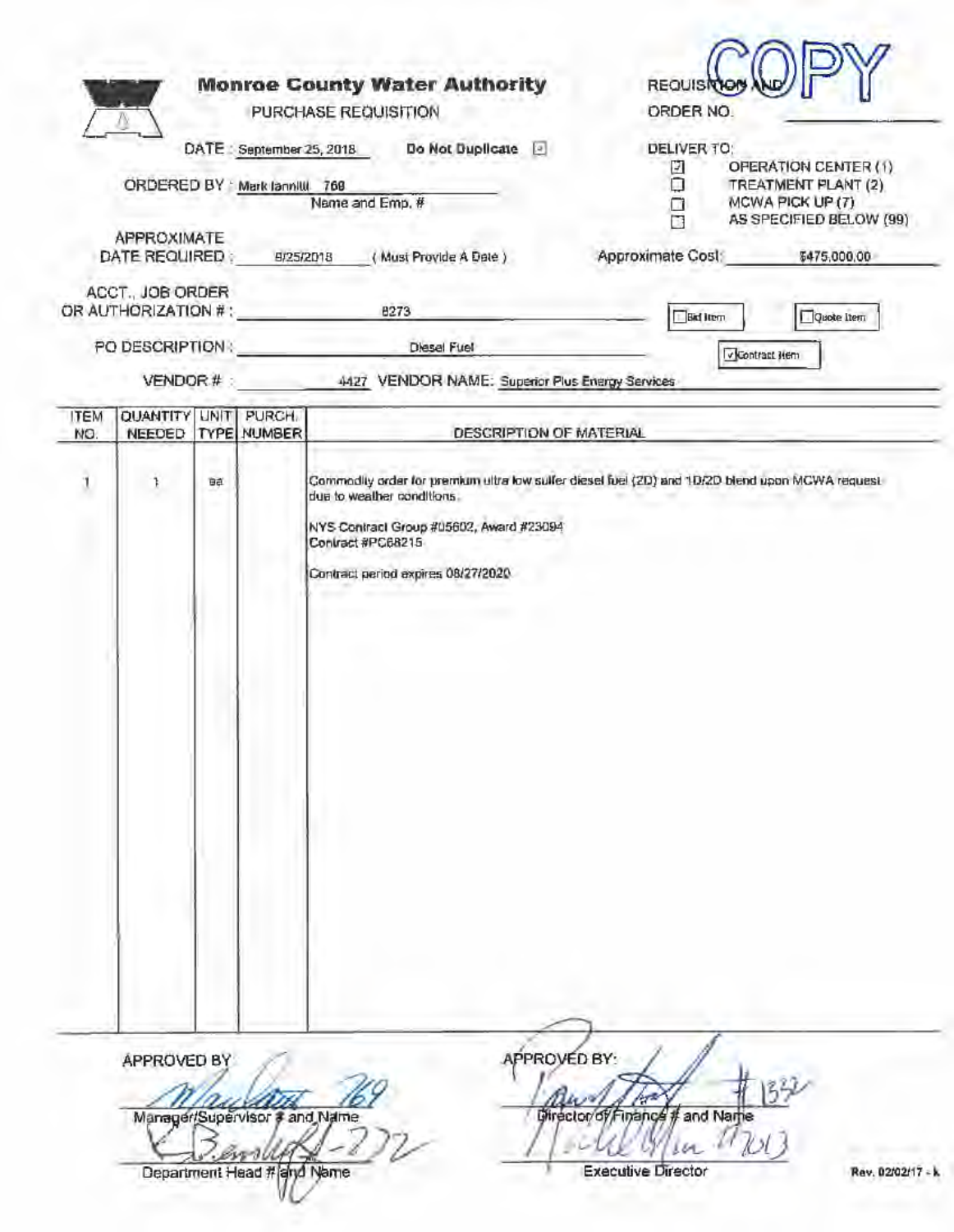#### **Office of NEW YORK** Procurement **STATE OF**<br>GRPORTUNITY **Services General Services**

Coming Tower, Engine Num Place Alberty, NY 5. 209 | http://nycpity.ogr.ny.gov | customercran/longity.og/ yy-jew | \$18.474 and

# **Contract Award Notification**

| Title                          | Group 05802 - Ultra Low Sulfur Diesel and Biodiesel<br>Fuel (On-Road Use Only) (Statewide)<br>Classification Code(s): 15 |
|--------------------------------|--------------------------------------------------------------------------------------------------------------------------|
| <b>Award Number</b>            | : 23094 (Replaces Awards 22781 and 23005)                                                                                |
| <b>Contract Period</b>         | August 31, 2018 - August 27, 2020<br>(with renewal options up to 3 years)                                                |
| <b>Bid Opening Date</b>        | May 4, 2018                                                                                                              |
| Date of Issue                  | August 28, 2018                                                                                                          |
| <b>Specification Reference</b> | As incorporated Herein                                                                                                   |
| <b>Contractor Information</b>  | Appears on Page 2 of this Award                                                                                          |

#### Address Inquiries To:

|                                  | <b>State Agencies &amp; Vendors</b>                                                           | <b>Political Subdivisions &amp; Others</b>                                                                       |  |  |  |
|----------------------------------|-----------------------------------------------------------------------------------------------|------------------------------------------------------------------------------------------------------------------|--|--|--|
| Name<br>Title<br>Phone<br>E-mail | Elizabeth Gocs<br>Contract Management Specialist<br>518-486-1821<br>elizabeth.gocs@ogs.ny.gov | <b>Procurement Services Customer Services</b><br>518-474-6717<br>Phone<br>E-mail<br>customer.services@ogs.ny.gov |  |  |  |

#### Procurement Services values your input. Complete and return "Contract Performance Report" at end of document.

#### Description

The purpose of this Award is to provide Authorized Users with a means of acquiring various types of ultra low sulfur (ULS) diesel and biodiesel fuel for on-road use only. The product shall be Contractor furnished, delivered and unloaded at Authorized Users' designated delivery locations. The pricing included in this document is the pricing bid by the contractors. For current contract prices, please go to the Pricing Information link on the Award page.

Links to the base contract, current prices, updates, and delivery schedules are located on the Award page at: http://www.ogs.ny.gov/purchase/spg/awards/0560223094CAN.HTM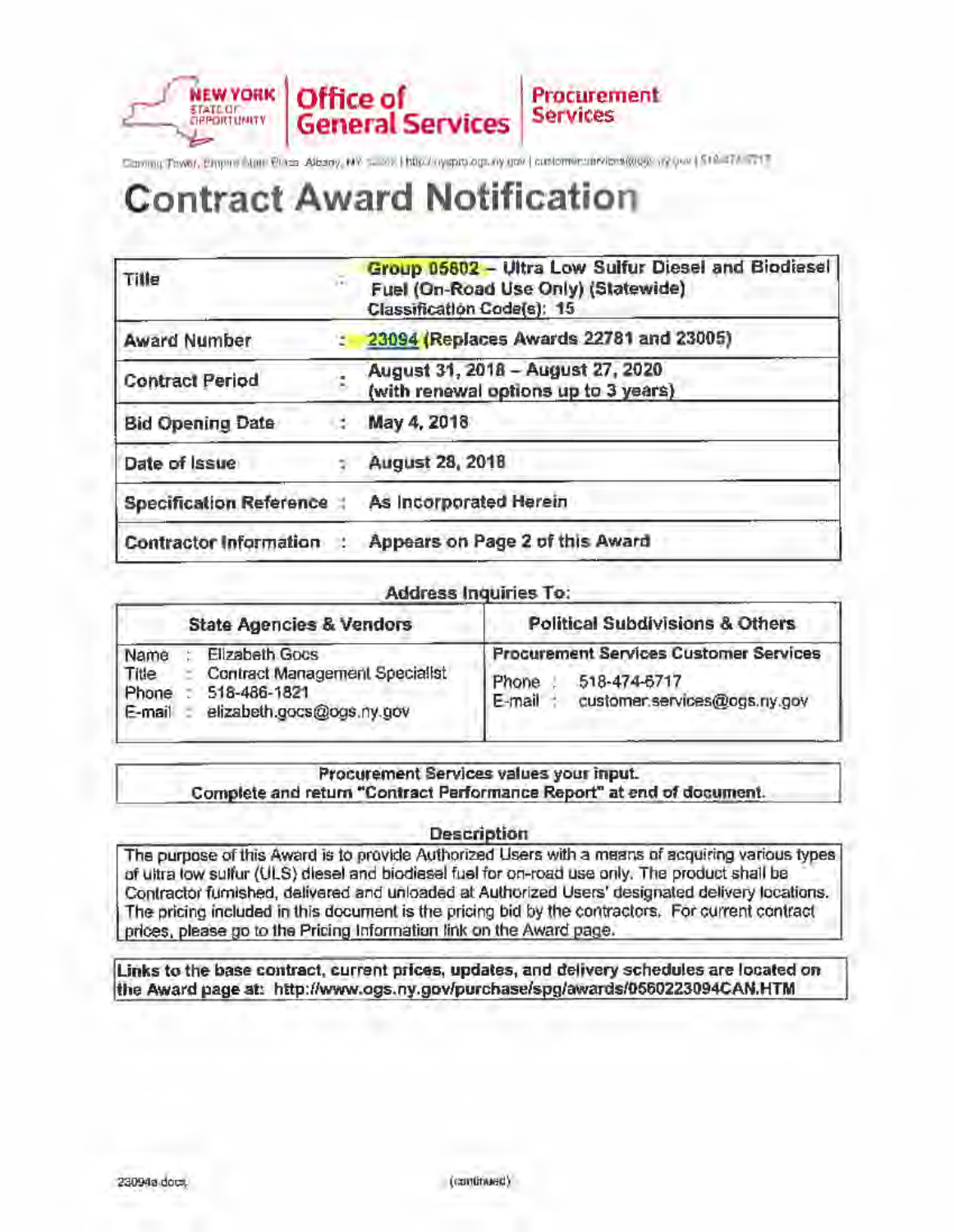| PC68214        | <b>Sprague Operating Resources</b><br>185 International Dr.<br>Portsmouth, NH 03801                   | <b>Taylor Hudson</b><br>Managing Director, Retined Sales<br>Phone: 603-430-5397<br>Toll-Free: 800-225-1560<br>Email: contractmgmt@spragueenergy.com                                                                                                                             | 020415440<br>1000005203 |
|----------------|-------------------------------------------------------------------------------------------------------|---------------------------------------------------------------------------------------------------------------------------------------------------------------------------------------------------------------------------------------------------------------------------------|-------------------------|
|                |                                                                                                       | Customer Service Contact for NYS<br>Contract Orders (24 hours/7 days a week):<br><b>Customer Care Team</b><br>Toll-Free: 800-880-6037<br>Email: orders@spragueenergy.com                                                                                                        |                         |
|                |                                                                                                       | Contact to Escalate Contract Orders:<br>Customer Care Team/Dispatch<br>Phone: 800-880-6037<br>Email: orders@spragueenergy.com                                                                                                                                                   |                         |
|                |                                                                                                       | Contact for After Hours, Weekend, or<br>Hollday Emergency:<br>Customer Care Team/Dispatch<br>Phone: 800-880-6037<br>Email: orders@spragueenergy.com                                                                                                                             |                         |
|                |                                                                                                       | Contact for NYS Declared Emergencies<br>or Disauters!<br>Taylor Hubson<br>Phone: 803-430-5397<br>Toll-Free Phone: 800-225-1580<br>Email: contractmgmt@spragueenergy.com                                                                                                         |                         |
|                |                                                                                                       | Backup Contact for NYS Declared<br><b>Emergencies or Disasters:</b><br>Barry Panicola<br>Phone: 516-622-7091<br>Toll Free: 800-225-1560<br>Email: boarvicela@spragueenergy.com                                                                                                  |                         |
| <b>PC68215</b> | <b>Superior Plus Energy Services</b><br>ine.<br>1870 S Winton Rd.<br>Suite 200<br>Rochester, NY 14414 | <b>James Devens</b><br>Phone: 585-328-3930<br>Email: jdevens@superiorplusenergy.com<br><b>Customer Service Contact for NYS</b><br>Contract Orders (Mon-Fri 8:00am-5:00pm):<br>Customer Service Manager<br>Phone: 855-804-3835<br>Email:<br>adam_moosbrugger@superiorpropane.com | 150736353<br>1000007474 |
|                |                                                                                                       | Contact to Escalate Contract Orders:<br>Adam Moosbrugger<br>Phone: 586-783-2636<br>Email:<br>adam_moosbrugger@superiorpropane.com                                                                                                                                               |                         |
|                |                                                                                                       | Contact for After Hours, Weekend, or<br>Holiday Emergency, and NYS Declared<br><b>Emargencies or Disasters:</b><br>Central Dispatch<br>Phone: 800-955-5992<br>Email: dispaich@griffithenergy.com                                                                                |                         |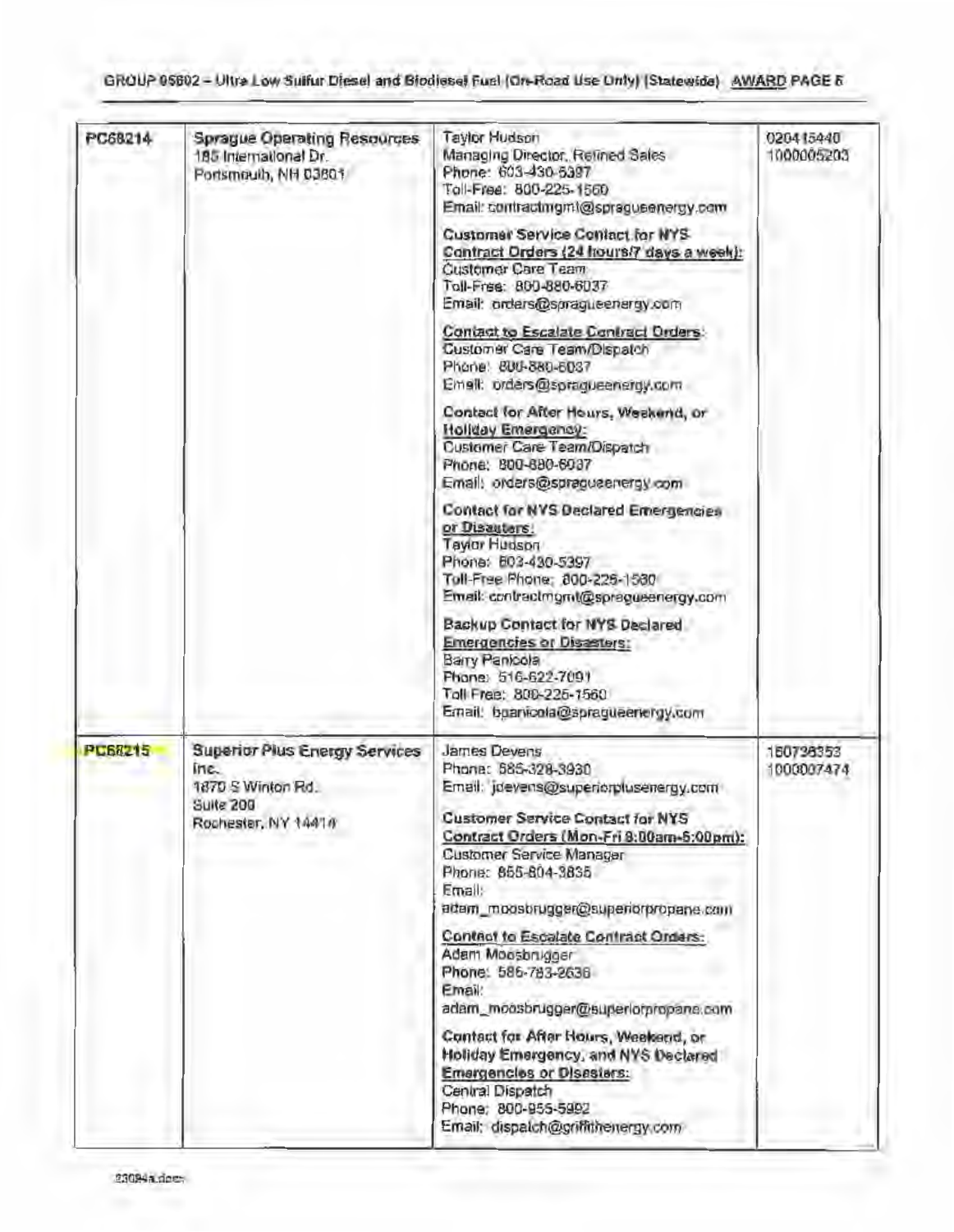**Monroe County Water Authority** 



Memorandum

| To:      | Paul Liess, Director of Finance & Bus. Svcs.                            | Date    | 10/02/2018 |
|----------|-------------------------------------------------------------------------|---------|------------|
| From:    | Karin Anderson, Purchasing Manager                                      | File:   | WA 091815  |
| Subject: | <b>Recommendation for Bid Award</b><br>Board Meeting - October 11, 2018 | Copies: | F. White   |

One Bid was received on October Z, 2018 for Windowed Envelopes. The apparent low responsive, responsible bidder is Buf'falo Envelope in an estimated amount of \$14,900.00, allowing+/- 5% for over- or under-runs in printing.

We received no other bids.

I recommend that the bid be awarded to the low, responsive, responsible bidder.

/ka Attachment: Bid tabulation

cm•JA••"'"' by ~ l!J;a~Wi/ I I

{~ proved by *KaJUn,* tJ-ri *dJMtTY/* 

Purchasing Manager

r.,(.,.,' *ld!\ ( { (/* (,,,..\_

(Dis)Approved by

**Executive Director** 

(Dis)Approved by

Executive Assistant/Board

Date

 $\frac{10}{22}$ <br>Date<br> $10/4$   $2018$ 

Date

Date